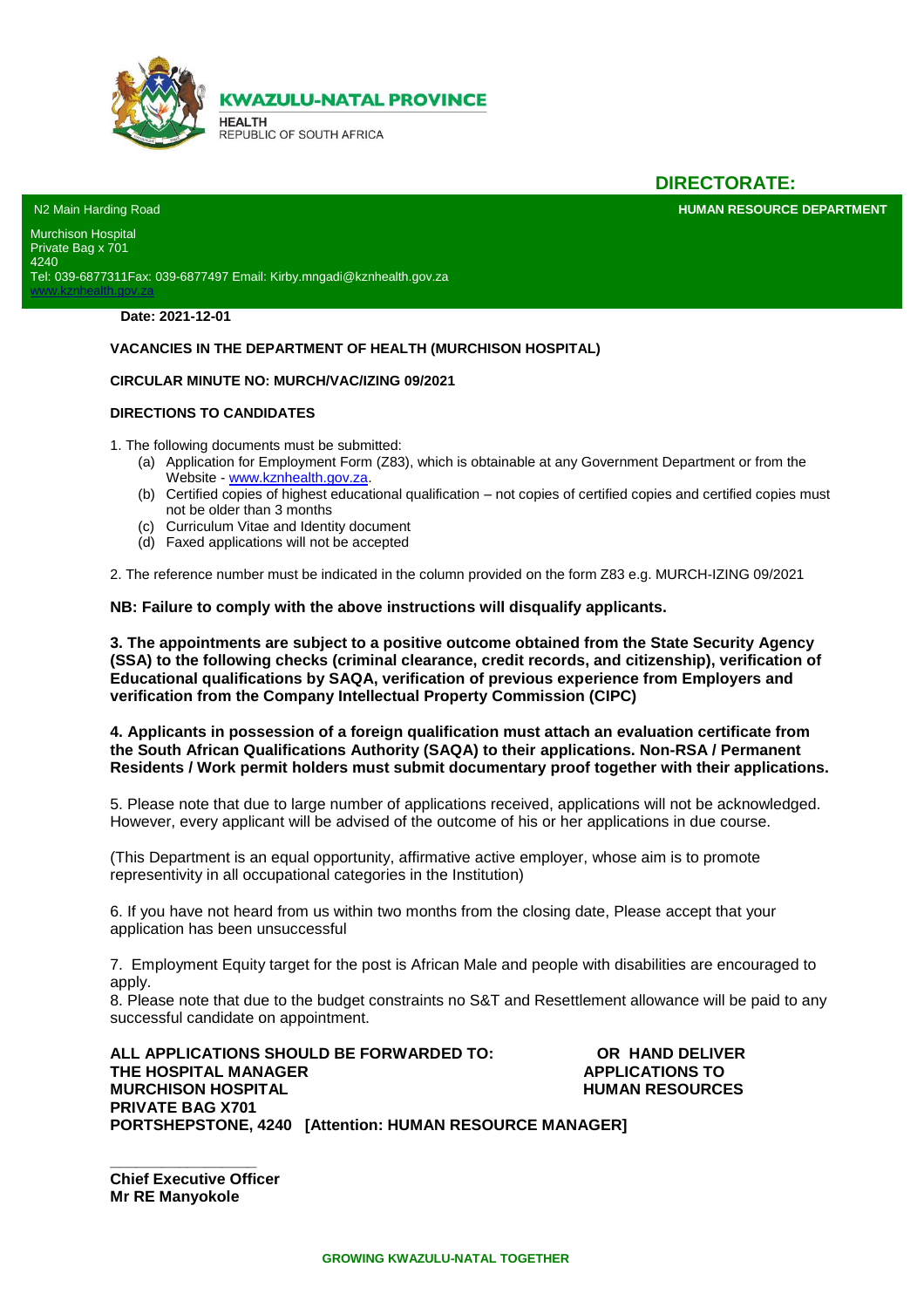

**DIRECTORATE:**

**HUMAN RESOURCE DEPARTMENT** 

N2 Main Harding Road Murchison Hospital Private Bag x 701 4240

[www.kznhealth.gov.za](http://www.kznhealth.gov.za/)

Tel: 039-6877311Fax: 039-6877497 Email: Kirby.mngadi@kznhealth.gov.za

# **VACANCY**

**Reference No : MURCH-IZING 09/2021 prescribed**

**Post : Clinical Nurse Practitioner: PHC- (2 POSTS)** 

- **Centre : Murchison Hospital**
- **Institution : IZINGOLWENI CLINIC**
	-

**Other Benefits : 13th cheque, Home owners allowance (employee must meet** 

# **Requirements), Medical Aid (Optional) and 12% Rural Allowance**

### **CLINICAL NURSE PRACTITIONER GRADE 1**

Salary – R388 974.00 per annum

EXPERIENCE: A minimum of 4 years appropriate/ recognizable experience in nursing after registration as Professional with SANC in general nursing

Registration with SANC as General Nurse, Midwife and Primary Health Care Nurse

# **CLINICAL NURSE PRACTITIONER GRADE 2**

Salary – R478 404.00 per annum

EXPERIENCE: A minimum of 14 years appropriate / recognizable experience in nursing after registration as a Professional Nurse with SANC in general nursing, of which at least 10 years must be appropriate / recognizable experience after obtaining the one year post basic qualification in Primary Health Care.

### **MINIMUM REQUIREMENTS**

- □ Senior Certificate
- Degree / Diploma in General Nursing, Midwifery plus 1 year post basic qualification in Primary Health Care
- Registration with SANC as General Nurse, Midwife and Primary Health Care Nurse
- Current SANC receipt (2021/2022)
- Certificate of Service and Verification of experience from Human Resources on an official letterhead must be attached to the application

### **KNOWLEDGE, SKILLS AND COMPETENCIES**

- Knowledge of all applicable legislation and guidelines, including scientific nursing and nursing principles
- □ Good interpersonal relationship skills and good listening skills
- Good communication and problem solving skills
- □ Co-ordination and planning skills
- Ability to relieve in the service areas
- □ Team building and supervisory skills
- Ability to formulate patient care related policies